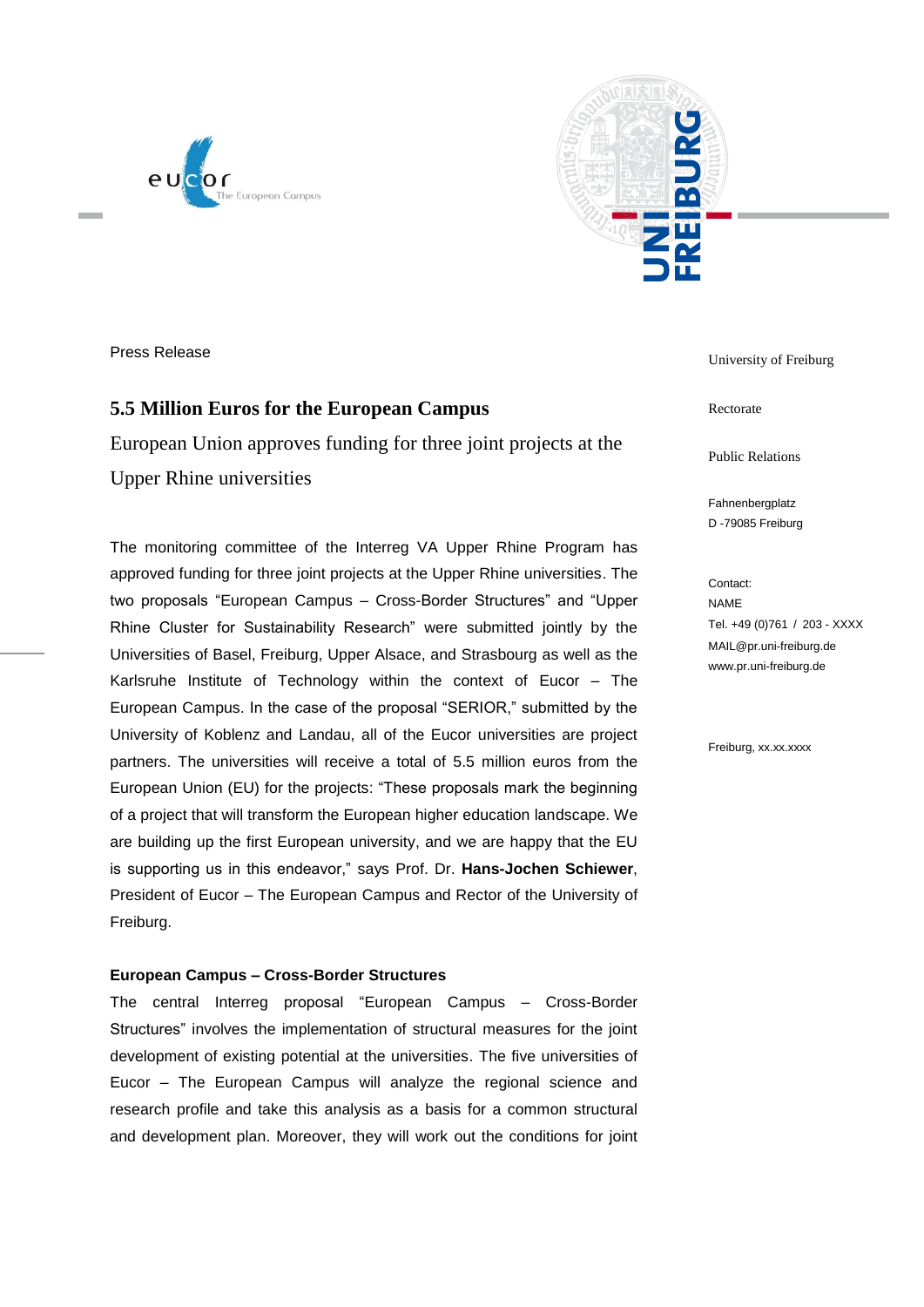appointments of high-ranking academic staff. Finally, the universities also 2 plan to develop new teaching and advising concepts; improve the transition to the regional employment market; promote mobility and interculturality among students, researchers, and administrative personnel; and create a common corporate identity for the European Campus. The EU will provide 2 million euros in funding for the project.

### **Upper Rhine Cluster for Sustainability Research**

A second Interreg proposal has to do with the creation of an Upper Rhine cluster in one of the research foci of the European Campus: sustainability research. This cluster will concentrate on the general theme "governance of sustainable growth," encompassing ecological, social, and economic sustainability. The main focus areas will be management and development of resources; transformation processes and technologies; electricity, infrastructure, and social change; and multicultural governance. The EU will provide 1.7 million euros in funding for the project.

#### **SERIOR**

The Eucor universities, the University of Koblenz and Landau, and further project partners intend to establish a trinational graduate academy on the topic of risk management and risk appraisal. A joint qualification program for junior researchers and a knowledge transfer program with businesses and political organizations will open up new research potential on the Upper Rhine. The EU will provide 1.8 euros in funding for the project.

#### **Background information**

The European Campus is the fruit of longstanding cooperation between the universities on the Upper Rhine. In 1989 they teamed up to form a trinational network called Eucor (European Confederation of Upper Rhine Universities). By establishing the European Campus, the five universities aim to take this cross-border cooperation in research and teaching to a new level in order to gain a key advantage in the international competition for the best minds and ideas. With the signing of the founding documents for a common "European Grouping of Territorial Cooperation" (EGTC) on 9 December 2015, the Universities of Basel, Freiburg, Upper Alsace, and Strasbourg and the

The University of Freiburg achieves top positions in all university rankings. Its research, teaching, and continuing education have received prestigious awards in nationwide competitions. Over 24,000 students from 100 nations are enrolled in 188 degree programs. Around 5,000 teachers and administrative employees put in their effort every day – and experience that family friendliness, equal opportunity, and environmental protection are more than just empty phrases here.